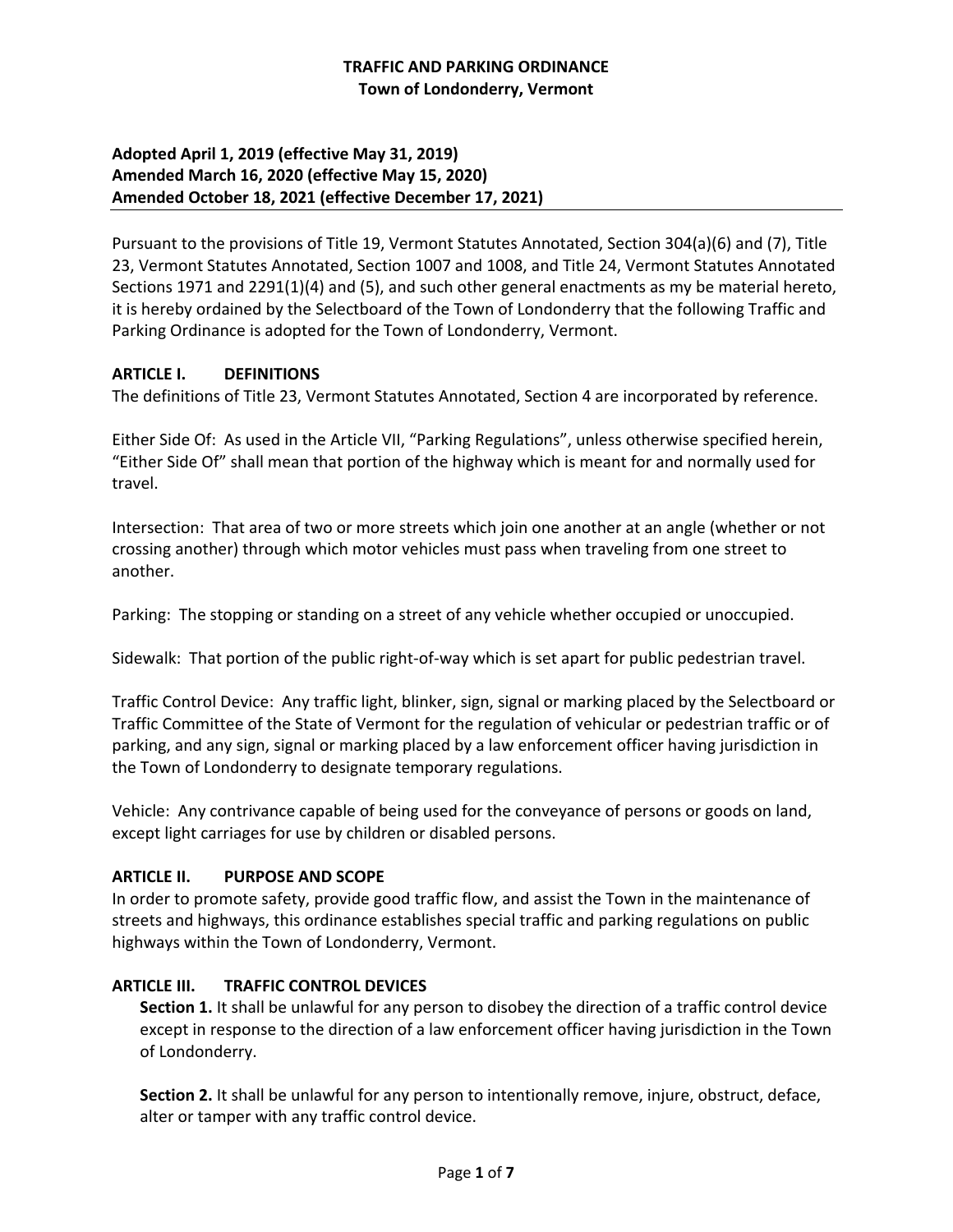**Section 3.** It shall be unlawful for any person to install any sign or device which may resemble or be mistaken for an official traffic control device, without prior approval of the Town of Londonderry Selectboard.

# **ARTICLE IV. SPEED REGULATIONS**

## **Section 1. Paved Town Highways** [*amended 3/16/2020, and 10/18/2021*]

On the basis of engineering and traffic studies, the following speed limits measured in miles per hour (MPH) are hereby established for specific Town Highways (TH) and portions thereof:

## **TH #1 (Landgrove Road).**

A maximum of 30 MPH from its intersection with VT Route 11 to a point 900 feet northwesterly of TH #9 (Barker Road), then 40 MPH to the Landgrove Town Line.

## **TH #2 (Thompsonburg Road & Main Street)**.

A maximum speed of 30 MPH from its intersection of VT Route 100 easterly and southerly to the intersection of TH #38 (Rowes Road), then a maximum speed of 40 MPH from its intersection of TH 38 (Rowes Road) easterly and northerly to its intersection of VT Route 11.

## **TH #5 (Middletown Road)**.

A maximum speed of 30 MPH from its intersection of VT Route 100 northerly to a point 1,000 feet north of the intersection of TH #55 (Crescent Street), then a maximum speed of 40 MPH northerly to a point 500 feet south of the intersection of VT Route 11, then a maximum speed of 30 MPH northerly to its intersection of VT Route 11.

#### **TH #6 (Winhall Hollow Road).**

A maximum of 30 MPH from its intersection with VT Route 100 for a distance of 2,600 feet, then 40 MPH to the Winhall Town Line.

# **TH #9 & TH #13 (Hells Peak Road).**

A maximum of 30 MPH from its intersection with VT Route 11 to a point 3,600 feet north of Barker Road (TH #9), then 40 MPH to the Weston Town Line.

#### **TH #41 (Spring Hill Road).**

A maximum of 35 MPH from its intersection of VT Route 100 to the Winhall Town Line.

#### **TH #46 (Winhall Station Road).**

A maximum of 25 MPH from its intersection with VT Route 100 to a point 350 feet south of the intersection of TH#50 (Magoon Road), then 35 MPH to the terminus of the Town Highway.

# **TH #51 (Goodaleville Road).**

A maximum of 35 MPH from its intersection of TH #46 (Winhall Station Road) to the Jamaica Town Line.

#### **Section 2. Unpaved Town Highways**

The following speed limits measured in miles per hour (MPH) are hereby established for unpaved Town Highways (TH) and portions thereof: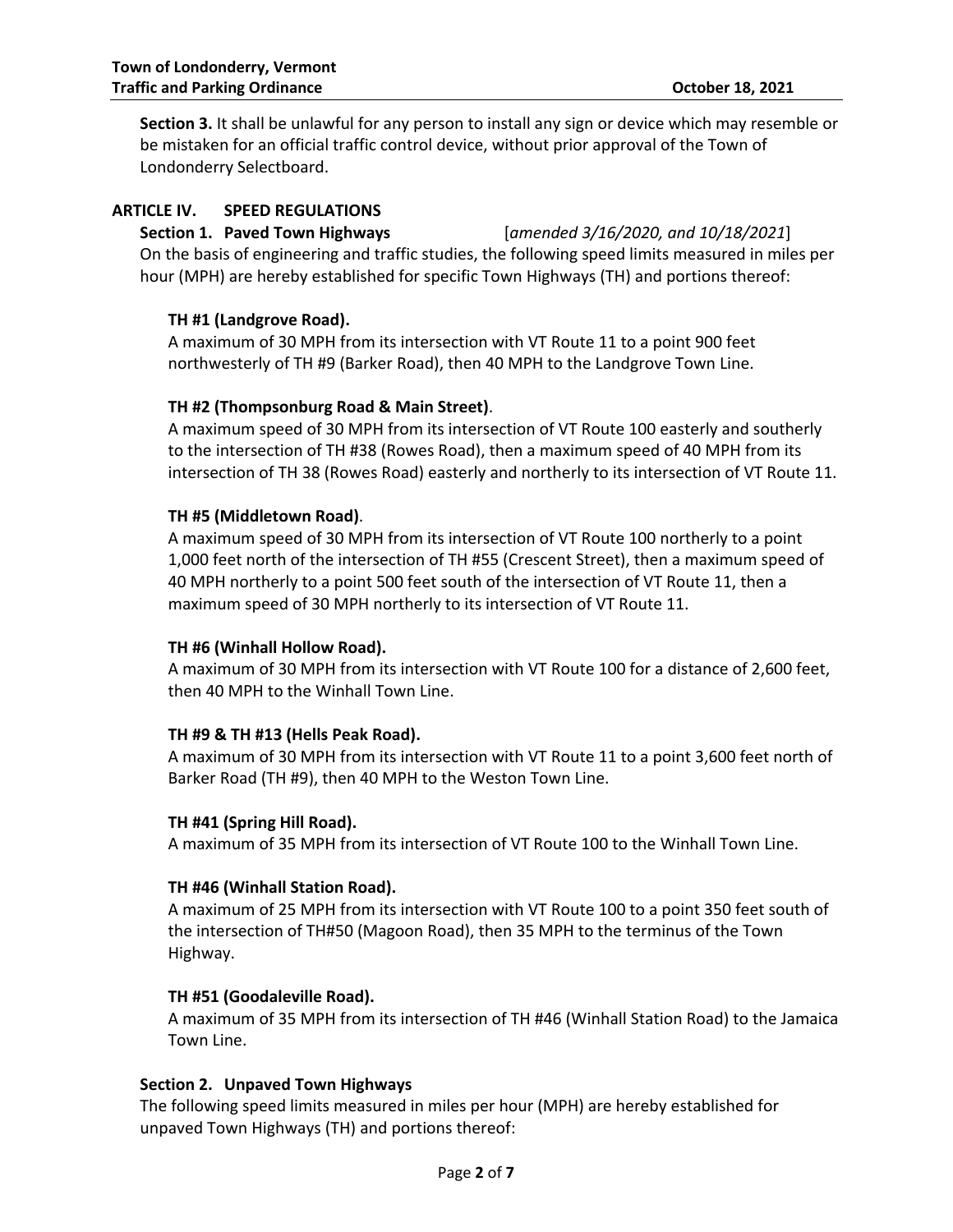Speed limits on all unpaved Town Highways within the Town of Londonderry shall be a maximum speed of 35 MPH, unless otherwise set forth by this Ordinance or amendments hereto.

#### **Section 3**. **State Highways**

Speed zones on State Highways in the Town of Londonderry shall be the same as posted by the State of Vermont and shall be enforceable under this ordinance. Speed limits on VT Route 11 and VT Route 100 shall be the same as posted by the State of Vermont and shall be enforceable under this ordinance.

#### **Section 4. Posting of Speed Limits**

The above speed limits shall be posted with traffic control devices in accordance with the standards set forth in the Manual of Uniform Traffic Control Devices (MUTCD) and shall be in effect when so posted.

## **ARTICLE V. STOP AND YIELD INTERSECTIONS**

**Section 1.** The following intersections shall be designated as stop intersections and shall be so signed:

## **State Highways**

VT Route 100 entering VT Route 11 VT Route 100 entering intersection of TH #2 Main Street) and TH #5 (Middletown Road)

#### **Class 2 Town Highways**

TH #1 (Landgrove Road) entering VT Route 11 TH #1 (Landgrove Road) entering TH #59 (Old Stowell Hill Road) TH #2 (Thompsonburg Road) entering VT Route 11 TH #2 (Main Street) entering intersection of VT Route 100 and TH #5 (Middletown Road) TH #3 (Route 121) entering VT Route 11 TH #4 (Magic Mountain Access Road) entering VT Route 11 TH #5 (Middletown Road) entering VT Route 11 TH #5 (Middletown Road) entering VT Route 100 TH #6 (Winhall Hollow Road) entering VT Route 100

#### **Class 3 Town Highways**

TH #8 (Reilly Road) entering VT Route 11 TH #8 (Reilly Road) entering TH #1 (Landgrove Road) TH #9 (Hell's Peak Road) entering VT Route 11 TH #9 (Barker Road) entering TH#13 (Hell's Peak Road) TH #13 (Hell's Peak Road) entering TH #9 (Barker Road) TH #14 (Pond Street) entering VT Route 100 TH #16 (Derry Woods Road) entering VT Route 11 TH #17 (Little Pond Road) entering VT Route 11 TH #18 (Boynton Road) entering TH #17 (Little Pond Road) TH #19 (Mountain Lake Road) entering TH #17 (Little Pond Road) TH #19 (Lowell Lake Road) entering VT Route 11 TH #23 (Scott Pet Road) entering VT Route 11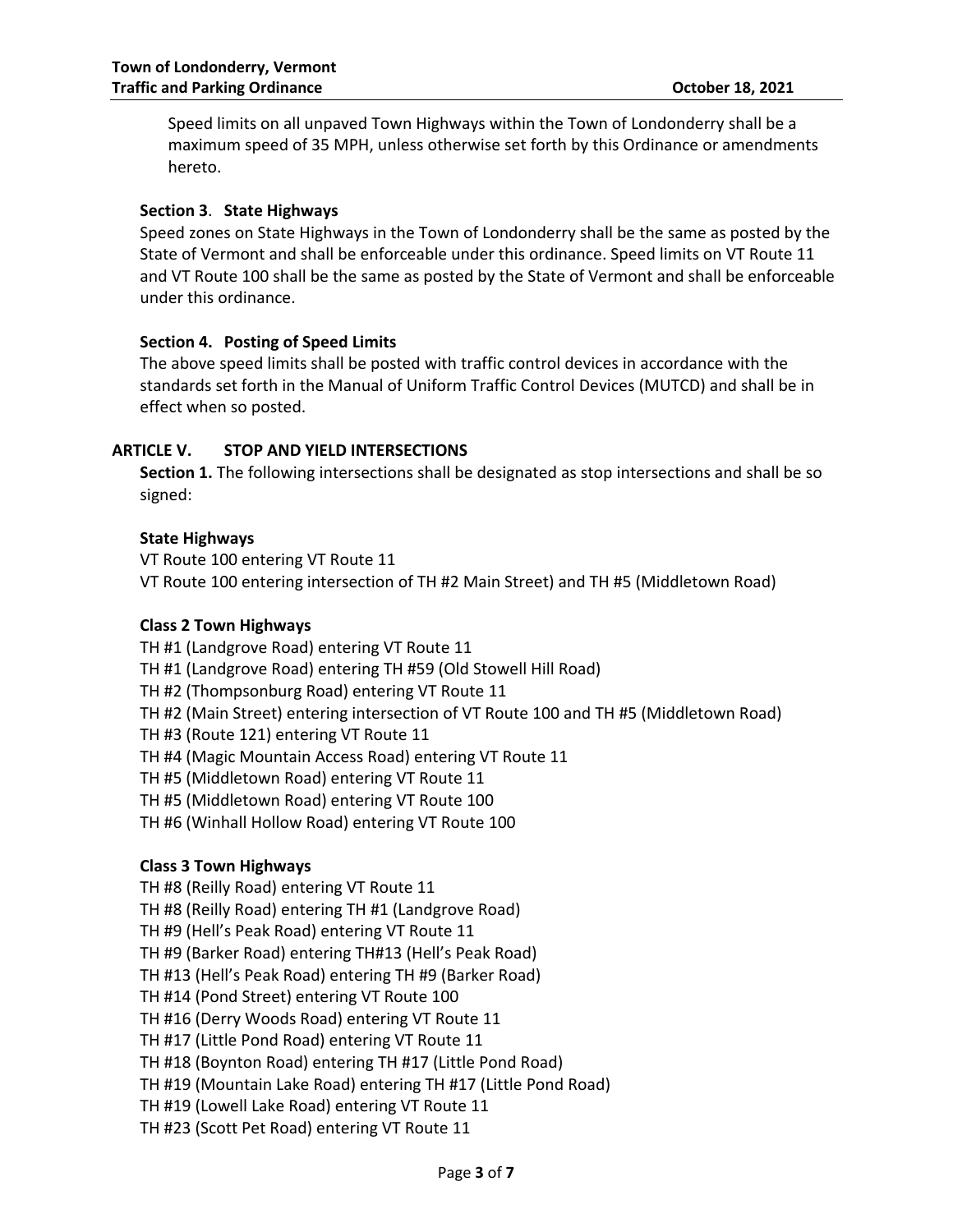TH #26 (Brophy Lane) entering VT Route 11 TH #27 (Melendy Hill Road) entering VT Route 100 TH #28 (Edgehill Road) entering VT Route 11 TH #28 (Brooks Lane) entering TH #5 (Middletown Road) TH #29 (Mansfield lane) entering VT Route 11 TH #30 (Cromack Road) entering VT Route 11 TH #33 (Rest Haven Lane) entering VT Route 11 TH #36 (Under Mountain Road) entering TH #2 (Thompsonburg Road) TH #37 (Cross Road) entering TH #2 (Thompsonburg Road) TH #39 (Livermore Mills Road) entering TH #41 (Springhill Road) TH #39 (Livermore Mills Road) entering TH #6 (Winhall Hollow Road) TH #41 (Springhill Road) entering VT Route 100 TH #43 (Haven Hill Road) entering TH #41 (Springhill Road) TH #45 (Glebe View Lane) entering VT Route 100 TH #48 (West River Street) entering VT Route 100 TH #49 (Windy Rise Lane East) entering VT Route 100 TH #49 (Windy Rise Lane West) entering VT Route 100 TH #46 (Winhall Station Road) entering VT Route 11 TH #51 (Goodaleville Road) entering TH 46 (Winhall Station Road) TH #55 (Crescent Street) entering VT Route 100 TH #58 (High Street) entering VT Route 100 TH #59 (Old Stowell Hill Road) entering VT Route 11 TH #59 (Old Stowell Hill Road) entering VT Route 100 TH #59 (Old Stowell Hill Road) entering TH #1 (Landgrove Road) TH #65 (Howard Hill Road) entering VT Route 11 TH #66 (Sherwood Forest) entering VT Route 11 TH #67 (Evergreen Lane) entering VT Route 100 TH #71 (Adams Drive) entering TH #5 (Middletown Road)

**Section 2.** The following intersections shall be designated as "YIELD" intersections and shall be so signed:

[RESERVED]

#### **ARTICLE VI. [RESERVED]**

**ARTICLE VII. PARKING REGULATIONS Section 1.** [RESERVED]

#### **Section 2. Parking Restrictions in Certain Areas**

It shall be unlawful to park a vehicle at any time in the following circumstances:

- A. Within six (6) feet of either side of a point at the roadway edge of travel directly in front of a hydrant;
- B. Within six (6) feet of a private driveway;
- C. On a crosswalk;
- D. On a sidewalk;
- E. Abreast of another vehicle;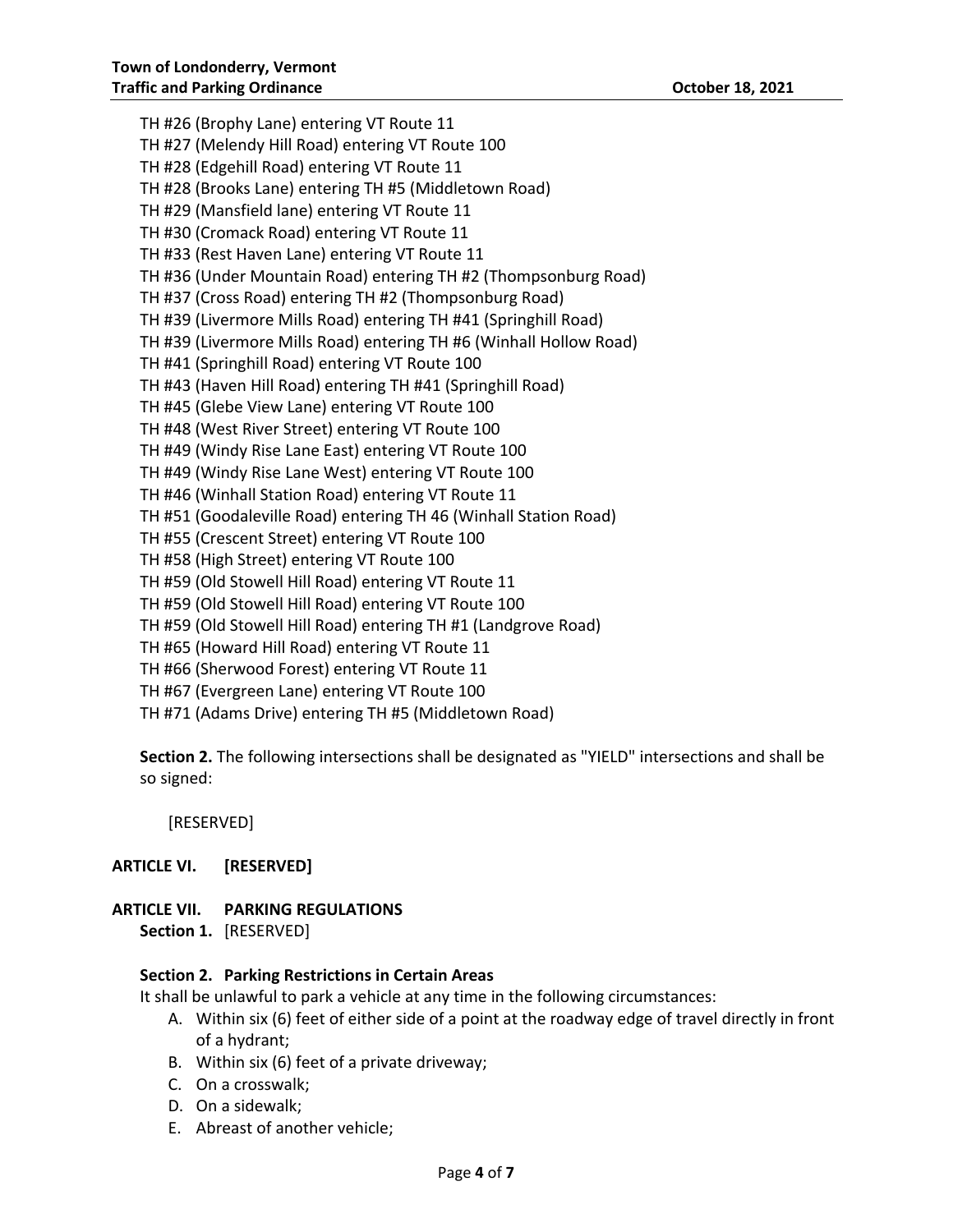- F. Along the side or opposite any street excavations or obstructions;
- G. Within thirty (30) feet of a driveway of a fire station;
- H. Within twenty (20) feet of a crosswalk at an intersection, or where there is no crosswalk, within twenty-five (25) feet of an intersection, or on that part of any street opposite the junction of one street with another;
- I. At any point on a street, including a designated parking space, when the presence of such vehicle in conjunction with any other condition then existing will obstruct the free passage of other vehicles upon the street.

## **Section 3. General Prohibitions**

It shall be unlawful for vehicles to be parked or left unattended within the public right-or-way of any Town Highway for more than twenty-four (24) hours. It shall be unlawful to park any vehicle in a manner which will interfere with pedestrian and vehicular traffic.

#### **Section 4. Winter Restrictions**

- A. It shall be unlawful to park any vehicle in a manner which will interfere with the removal of snow from a Town Highway by the Town of Londonderry.
- B. It shall be unlawful to park any vehicle for any period of time within the right-of-way of a Town Highway during the period of November 1 of each year, until May 1 next following.

#### **Section 5. Exceptions**

Emergency response vehicles and Town Highway maintenance vehicles while performing necessary functions, and delivery vehicles making deliveries where other parking is unavailable, shall be relieved of the requirements of Sections 3 and 4 for the duration of time needed to perform their respective functions.

#### **Section 6. Parking Fines**

The fine for violation of any provision of this Article shall be \$100.00 for each separate violation.

#### **Section 7. Removal of Vehicles**

Any vehicle parked in violation of the provisions of this Article may be summarily removed at the owner's expense, by order of any law enforcement officer having jurisdiction in the Town of Londonderry, the Town of Londonderry Road Commissioner, or the Town of Londonderry Selectboard.

#### **Section 8. Disposal of Vehicles Removed**

If the owner of a vehicle summarily removed under section 6 hereof does not claim such vehicle and pay all towing and storage expenses within thirty (30) days of the date of such removal, the title to such vehicle shall escheat to the Town and the vehicle may be sold or otherwise disposed of in accordance with Title 27, Vermont Statutes Annotated, Chapter 11.

**Section 9.** Nothing in this Article shall be construed to make unlawful vehicular stops in obedience to the direction of a law enforcement officer having jurisdiction in the Town of Londonderry or for causes beyond the control of the operator.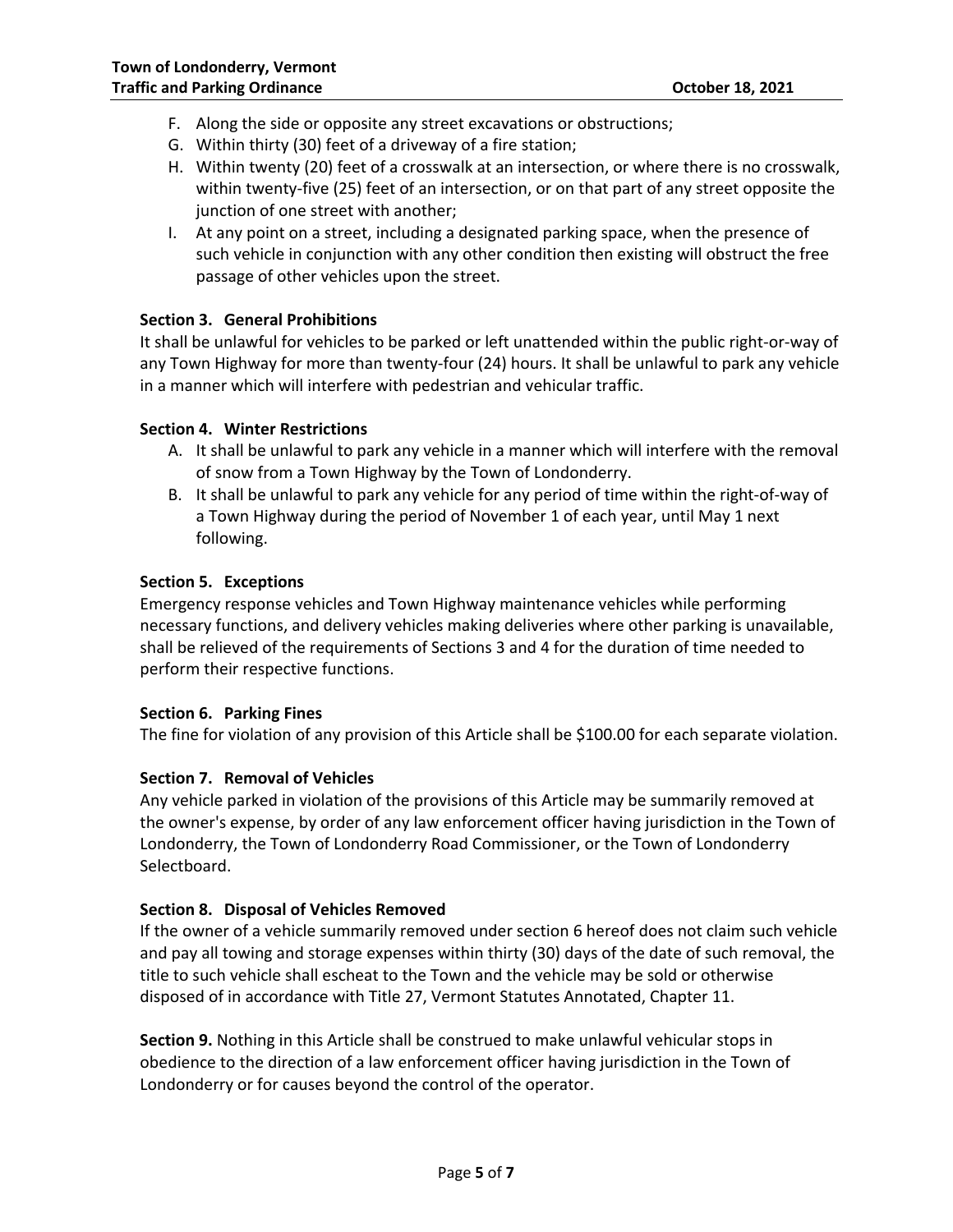#### **ARTICLE VIII. DESIGNATED ONE-WAY STREETS**

The following street or portion of said street is hereby designated as a one-way street and the direction of travel shall be as follows:

[RESERVED]

#### **ARTICLE IX. LOADED VEHICLES**

No vehicle shall be driven or moved on any street unless such vehicle is so constructed or loaded so as to prevent its contents from dropping, sitting, leaking of otherwise escaping there from.

## **ARTICLE X. GENERAL PROVISIONS**

#### **Section 1. Separate Offenses**

Each violation of a provision of this ordinance shall be deemed a separate offense.

#### **Section 2. Penalties**

Penalties for violations other than parking shall be as set forth in Title 23, Vermont State Statutes, as amended. The provisions of this ordinance shall be cumulative to the fullest extent permitted by law with respect to all other statutes or ordinances now or hereafter adopted regardless of their order of passage or enactment.

#### **Section 3. Severability**

The provisions of this ordinance are declared to be severable and it any provisions hereof be adjudged invalid such judgment shall not affect the validity of any other provisions.

#### **Section 4. Designation**

This ordinance is hereby designated as a civil ordinance pursuant to Title 24, Vermont Statutes Annotated Section 1971(b), and may be referred to as the Traffic and Parking Ordinance and in a prosecution hereunder a copy of such ordinance, certified by the Londonderry Town Clerk shall be prima facie evidence thereof. An allegation that the act constituting the offense charged is contrary to a specified provision of this ordinance shall be a sufficient reference hereto.

#### **Section 5. Repeal of Prior Ordinances**

Any other ordinance or traffic regulation heretofore adopted by the Town of Londonderry is hereby repealed. The Parking Ordinance adopted by the Selectboard on October 20, 2014 is hereby superseded in its entirety by this ordinance upon its effective date.

#### **Section 6. Publication and Posting**

This ordinance, or a concise summary thereof, shall be published in the Vermont Journal within fourteen (14) days of its adoption, and shall be filed with the Town Clerk and posted at five (5) conspicuous places within the community.

#### **Section 7. Right of Petition**

Notice is hereby given of the right to petition for a permissive referendum vote on this ordinance at an annual or special meeting as provided for in Title 24, Vermont Statutes Annotated, Section 1973. Such petition for a permissive referendum must be signed by not less